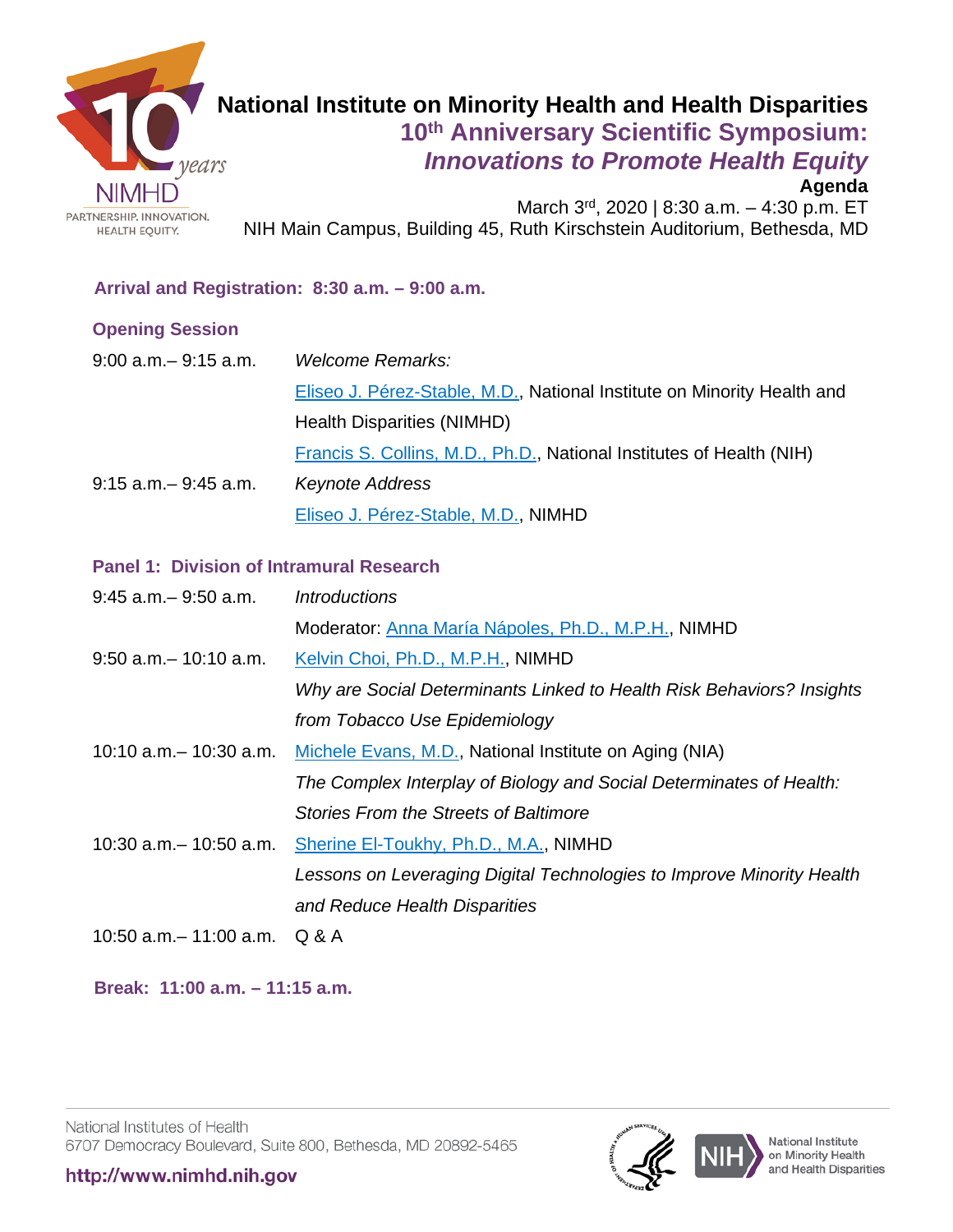

#### **Panel 2: Community Health and Population Sciences**

| 11:15 $a.m. - 11:20$ $a.m.$ | <i><b>Introductions</b></i>                                        |
|-----------------------------|--------------------------------------------------------------------|
|                             | Moderator: Nathaniel Stinson, Jr., Ph.D., M.D., M.P.H., NIMHD      |
| 11:20 a.m. $-$ 11:40 a.m.   | José A. Bauermeister, Ph.D., M.P.H., University of Pennsylvania    |
|                             | Ending the HIV Epidemic among Vulnerable Youth: The Potential of   |
|                             | <b>Multilevel Interventions</b>                                    |
| 11:40 a.m. $-$ 12:00 p.m.   | <b>Fang Fang Zhang, Ph.D., Tufts University</b>                    |
|                             | Diet-Associated Cancer Burden and Disparities in the United States |
| 12:00 p.m. $-$ 12:20 p.m.   | Tiffany Haynes, Ph.D., University of Arkansas for Medical Sciences |
|                             | Promoting Emotional Wellness in Rural African American Churches:   |
|                             | <b>Lessons Learned from REJOICE</b>                                |
| 12:20 p.m. $-$ 12:30 p.m.   | Q & A                                                              |

 **Lunch Break: 12:30 p.m. – 1:30 p.m.** 

#### **Panel 3: Integrative Biological and Behavioral Sciences**

| 1:30 p.m. $-$ 1:35 p.m.  | <i><u><b>Introductions</b></u></i>                                    |
|--------------------------|-----------------------------------------------------------------------|
|                          | Moderator: Michael Sayre, Ph.D., NIMHD                                |
| 1:35 p.m. $-$ 1:55 p.m.  | Spero Manson, Ph.D., University of Colorado Denver's Anschutz Medical |
|                          | Center                                                                |
|                          | Health Disparities, Exemplary Science, and Local Benefit: NIMHD Leads |
|                          | the Way in Indian Country                                             |
| 1:55 p.m. $-$ 2:15 p.m.  | Colter Mitchell, Ph.D., University of Michigan, Ann Arbor             |
|                          | Social Epigenetic Approaches to Examining Health Inequalities         |
| $2:15$ p.m. $-2:35$ p.m. | Marcella Nuñez Smith, M.D., M.H.S., Yale University                   |
|                          | The Eastern Caribbean Health Outcomes Research Network (ECHORN):      |
|                          | What we Can Learn about Precision Health from Our Island Neighbors    |
| $2:35$ p.m. $-2:45$ p.m. | Q & A                                                                 |

National Institutes of Health 6707 Democracy Boulevard, Suite 800, Bethesda, MD 20892-5465



National Institute<br>on Minority Health<br>and Health Disparities

### http://www.nimhd.nih.gov